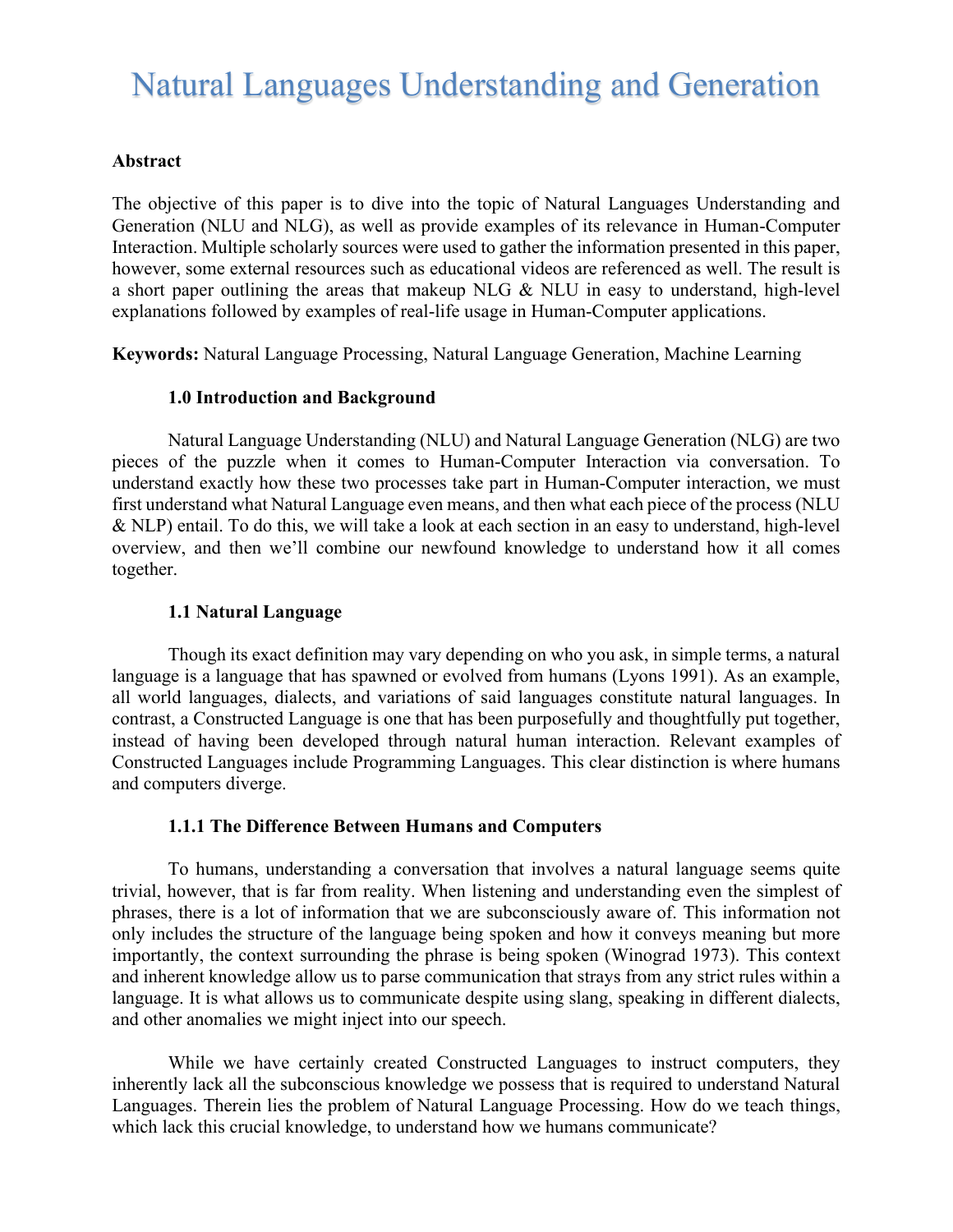#### **1.2 Natural Language Processing & Understanding**

Though the two terms are often used interchangeably, Natural Language Processing and Natural Language Understanding are not exactly the same thing. Natural Language Understanding, or NLU, is a sub-topic of Natural Language Processing that relates to machine learning comprehension. This is a very commercialized technology as it deals with voice recognition, text categorization, question & answer simulation, and archiving. John McCartney first used the term artificial intelligence when he used natural language to show how a computer could interpret algebraic word problems. Further down the road, IBM used machine learning and Natural Language Understanding to classify text. There is a broad scope of applications for Natural Language Understanding. On the simplistic end, we have simple database queries and on the more complex side, we have voice translation applications or text characterization of emails. The complexity of an NLU program is measured in two ways: breadth and depth. Breadth is measured by the size of the vocabulary in the system, while depth is measured by the fluency of the system (imagine a novice English as a Second Language student as compared to a native speaker.) As the Patom Theory States: "To have a meaningful conversation with machines is only possible when we match every word to the correct meaning based on the meanings of the other words in the sentence – just like a 3-year-old does without guesswork."

#### **1.2.1 Distinction from Speech Recognition**

Speech recognition is often lumped in with Natural Language Processing and Understanding, however, it is important to understand that the two processes are not indeed the same. Speech recognition deals with the problem of turning human speech into data that can be interpreted by a machine (Reddy 1976), while Natural Language Processing and Understanding deal with the problem of actually processing that data and using it to teach a machine how to *understand* that data. It is not always the case that NLP and NLU systems will take data from a speech recognition system. One could type out such data by hand if they wished. However, using the two in conjunction allows us to create a smooth and intuitive system for Human-Computer interaction in which a use speaks to a speech recognition system, the system parses the human's speech and turns it into something that can be easily read by an NLP system, which can then use its techniques to try and decipher the meaning and intention of the human's command.

#### **1.3 Natural Language Generation**

What is a natural language generation (NLG)? It is a software process that produces structured data in the form of natural language. As noted in Stent et al. (2005), a good generator usually depends on several factors: adequacy, fluency, readability, and variation. And with it, it summarizes the data from analysts to automatically write reports that would be fitted to the audience. In the attempts to mimic human speech, NLG systems used different methods to adapt their writing style, tone, and structure according to the audience. An example is if you are using a chat box and asked your smartphone "Where is the closest restaurant?" the NLG will take in the data that it received, break it down, and reply back like a person by saying "There are fourteen different kinds of a restaurant near you" or "There is none near you at this moment."

There are two major approaches to language generation: using templates and dynamic creation of documents. The template-based system is an old natural language generating system that has a predefined structure that automatically fills in gaps that have a limit because it uses data from a database table entry to fill in the gaps. The dynamics approach, on the other hand, is a more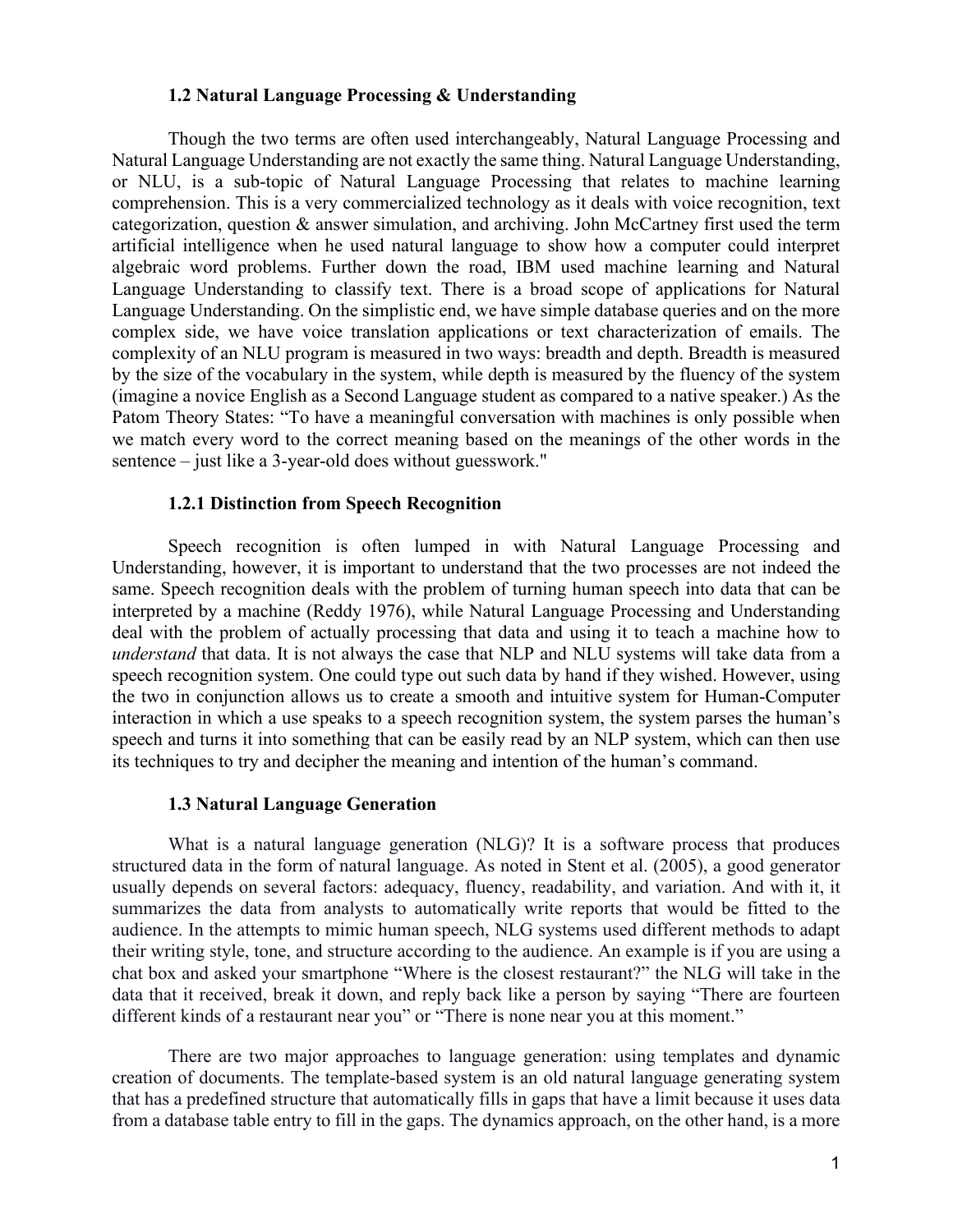advanced generating system that creates sentences from representations of the desired linguistic structure. It does not need the developer to explicitly write code for every boundary case and it also allows the system to linguistically "optimize" sentences in several ways.

The first algorithm for the natural language generation is called the Markov chain. It predicts the next word in the sentence that the audience uses and finds the relationship between each word to calculate the next word. It is a mathematical system that transitions from one state to another according to certain probabilistic rules. From what the Brilliant said, "The characteristic of a Markov chain is that no matter how the process arrived at its present state, the possible future states are fixed." This means that transitioning to any state is dependent on the current state and time elapsed. The Markov chain is mostly used in economics, game theory, communication theory, and finance.

From a mathematical perspective, a good example of a Markov chain is to figure out the probability of the weather forecast that the Full stack Academy created.



Looking at the weather model on the right, the state is the weather while the arrows are the transition probability. Using the weather model, it can create a transition matrix on the right of the picture. If the user wants to know what the probability of raining in two days if it is cloudy today, the Markov property will calculate the probability.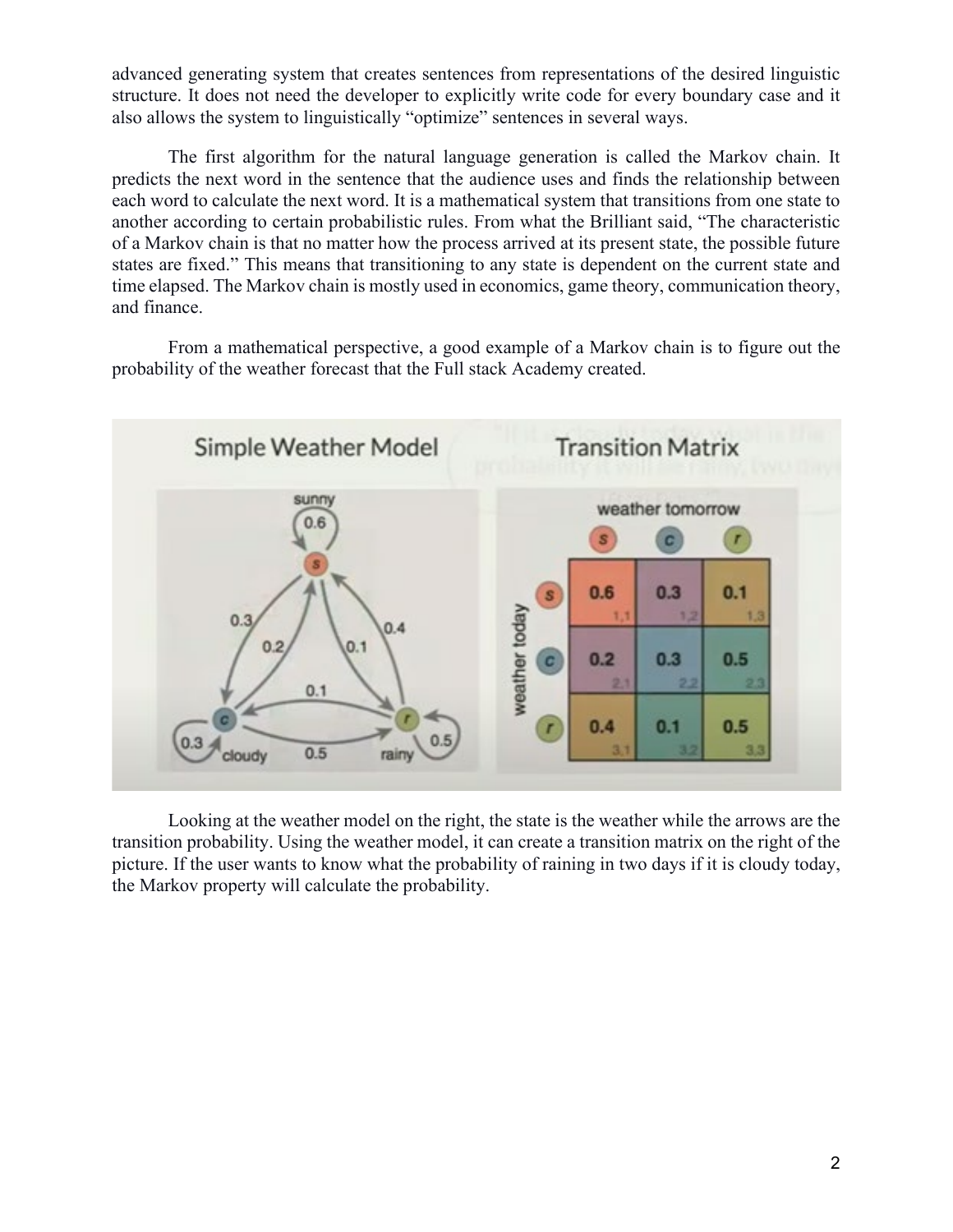

For a Markov chain to be related to NLG, the computer can track a person browsing data and create a Markov chain of state transitions on their application. Depending on how long and how much the person uses the application or website will let the computer know what the person will like and predict what the person will look for in the future. For example, if the user constantly searches for a random Pokémon on google. The computer will calculate the transition probability based on the user's behavior and current state.

A convolutional neural network (convNet/ CNN) is an algorithm that takes in an input image and can differentiate one from the other. An image is a matrix of pixels, so CNN can capture the spatial and temporal dependencies in an image through relevant filters. It has a better performance for the image dataset because the network can be trained to understand the image better. The ConvNet role is to reduce the image process without losing features. When the CNN takes in an input image and scans through every single portion of the image until the entire image is traversed. The purpose of the convolution operation is to extract high-level features such as edges from the image. There are multiple convolutional layers as the first layer is responsible for capturing the edges, color, gradient orientation, etc. With multiple layers, it will give CNN a network that understands the images in the dataset.

The pooling layer is just like the convolutional layer as it is responsible for reducing the size of the convolved feature. which has two types: "Max Pooling" and "Average Pooling." Max Pooling returns the maximum value from the portion of the image while the average pooling returns the average of all the values from the image. The max-pooling does a better performance than the average pooling because it can perform a noise suppressant. A noise suppressant discards the noisy activations and dimensionality reduction.

Recurrent neural networks (RNN) are models that store the previous words encountered in its memory and calculate the probability of the next word. For each word in the storage, the model assigns a probability based on the previous word, chooses the word, and stores it. This model is ideal for language generation because it can remember the background of the conversation at any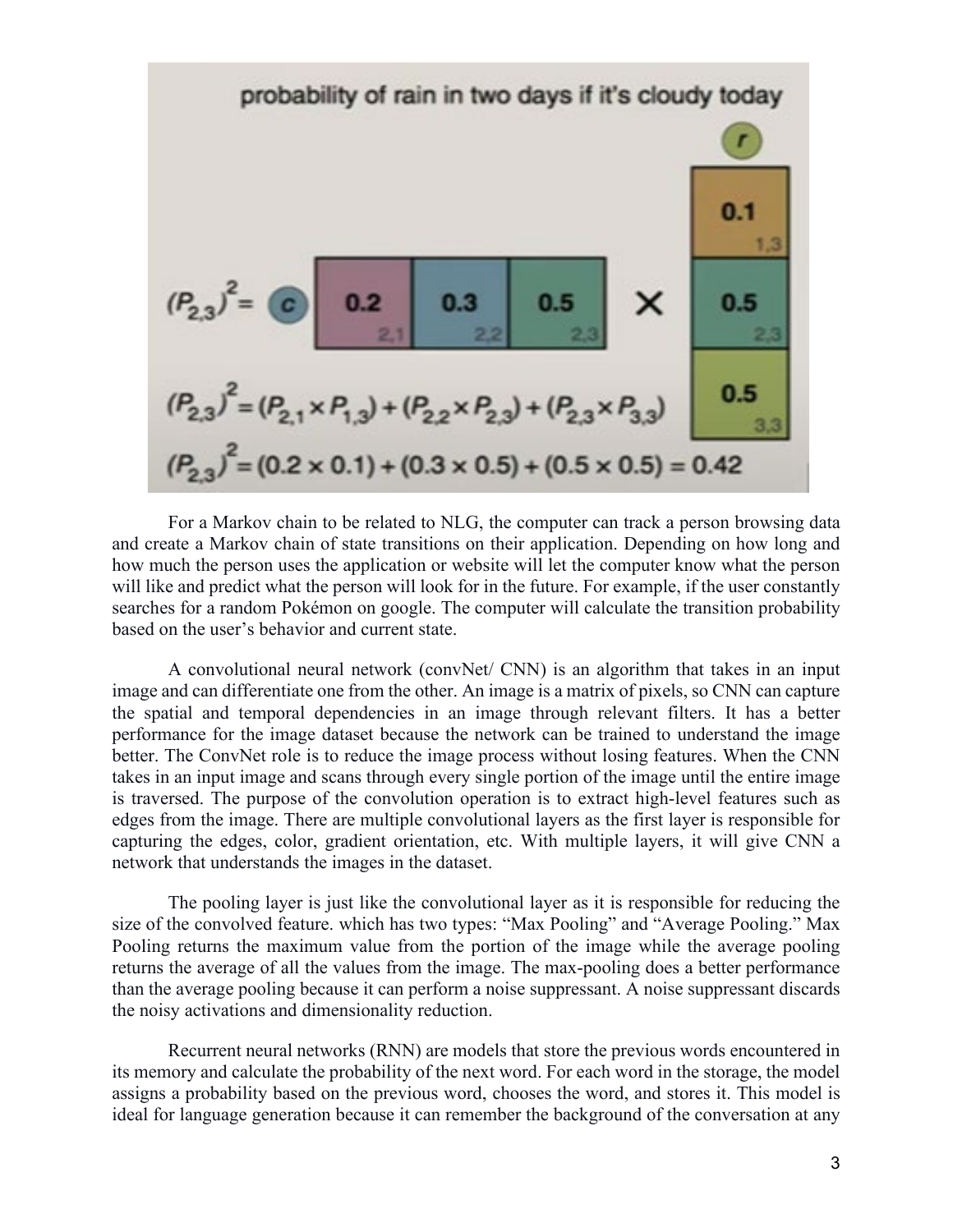time. The recurrent neural networks can take in one or more input from the user and produce one or more output. The thing about RNN is that the output is not just influenced by the current input, but also based on the context before the input or output of the user previously which is named "hidden." This shows that even if the user inputs the same vectors, the RNN will produce a different output base on the previous inputs. However, as the length of the sequence increases, the model moves cannot store words that were encountered remotely in the sentence and makes predictions based on only the most recent word. Because of this limitation, RNNs are unable to produce a consistent long sentence.

To stop the problem of long-range dependencies, the Long short-term memory (LSTM) was introduced by Hochreiter & Schmidhuber in 1997. The LSTM has four parts: the unit, the input door, the output door, and the forgotten door. The first part of LSTM is to decide what information to throw away from the cell state. The "forget gate layer" is the sigmoid that decides if the cell state should be kept or get thrown away. The second part is to store new information in the cell state which has two parts. The first is called a sigmoid layer named "input gate layer" that decides what values will update. Then a tanh layer will create a vector of new candidate values that could be added into the state. The last part of the LSTM is to decide what is going into the output. The output is based on the cell state and through tanh, the cell state is multiplied by the output of the sigmoid gate so there will only be outputs the user needs. This allows the network to find only relevant information, but the LSTM is only capable of storing a few hundred words.

Later, in 2017, Google introduced a new model called "self-attention mechanism." One example of the Transformer for language generation is the OpenAI which learns how to predict the next word in a sentence by focusing on words that were previously seen in the model. From what Sciforce said, "Transformer consists of a stack of encoders for processing inputs of any length and another set of decoders to output the generated sentences." Unlike LSTM, Transformer performs only a small number of steps, while applying a self-attention mechanism that simulates all words in a sentence. Looking into the structure, the attention is defined as the inner product of the query/giver and key/receiver divided by the square root of its dimensions.

The square root acts as a balance since longer sentences result in a much larger inner product. Once the user inputs a word, the output is being calculated by the sum of attention multiplied by the information from the value of each word. Query and key are the two variances that construct the relationships, while the value summarizes all the relationships to make the output, but to create multiple outputs, multi-head was created. It is a feature that creates multiple attention matrices and it simply doubles the query, key, and value. Once it does that, it will calculate the attention matrix independently. In the table below, there is a comparison time complexity of self-attention, LSTM, and CNN. The self-attention time complexity is 4 times faster than RNN while 1.5 faster than CNN.

|                | <b>Time Complexity</b>            |
|----------------|-----------------------------------|
| Self-Attention | O (length^2 $*$ dim) = 4 $*$ 10^9 |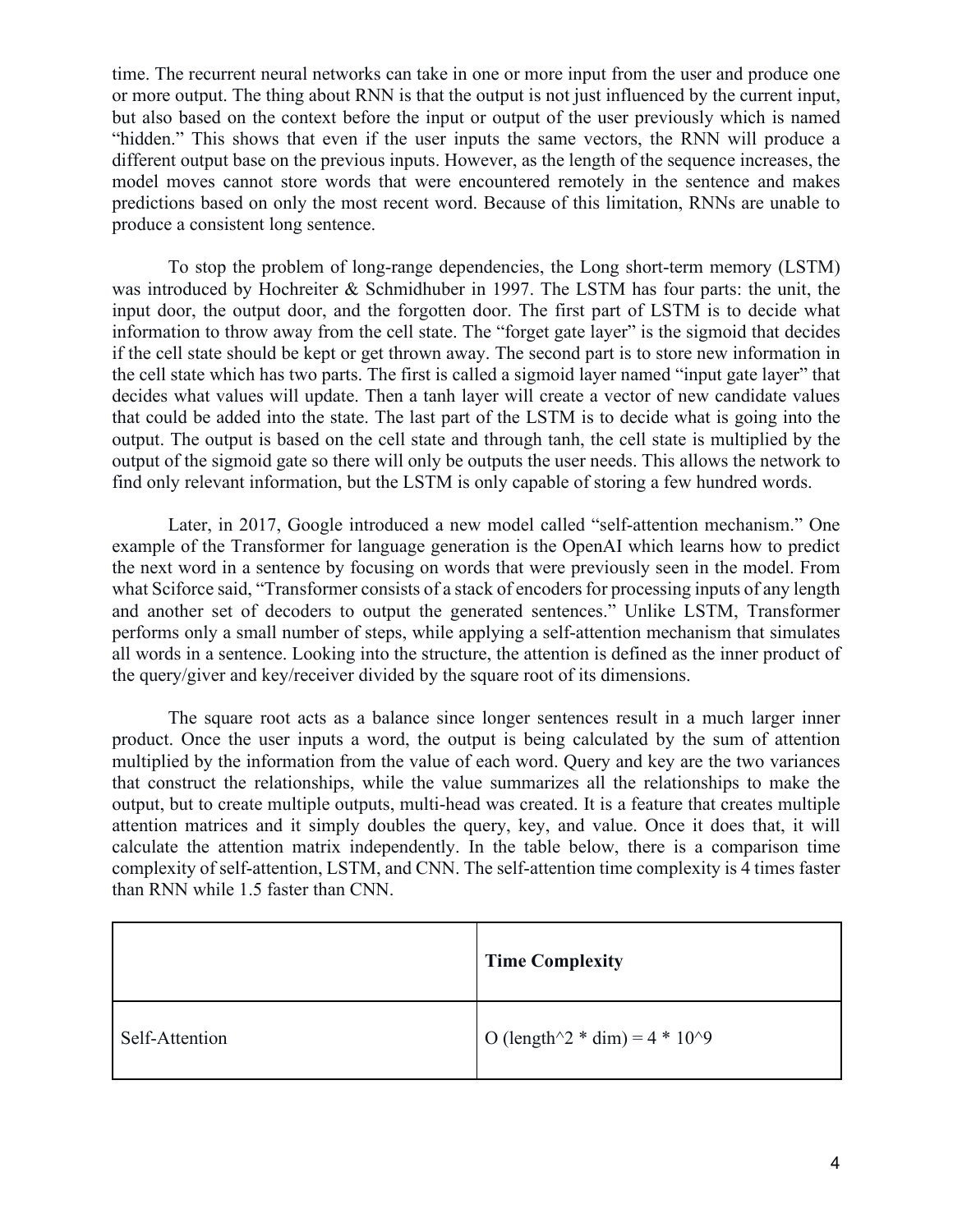| RNN (LSTM)                                  | O (length * dim $\binom{2}{2}$ = 16 * 10 $\binom{9}{2}$                    |  |  |  |  |  |  |
|---------------------------------------------|----------------------------------------------------------------------------|--|--|--|--|--|--|
| Convolutional Neural Network (CNN)          | O (length $*$ dim $\frac{\gamma_2}{*}$ kernel-width) = 6 $*$ 10 $\gamma$ 9 |  |  |  |  |  |  |
| length = 1000, dim = 1000, kernel-width = 3 |                                                                            |  |  |  |  |  |  |

#### **1.4 Use Cases in Human-Computer Interaction**

While many people look at NLU/NLG as tools, the reality is that they are interfaces much in the same way a GUI or CLI are interfaces. These innovations can not only enhance the interaction between human and computer, but they can enable users who might not have previously been able to interact with computers to have an avenue with which they can interact.

## **1.4.1 Use Cases of Natural Language Understanding**

Natural Language Understanding is key in enabling humans to interact with computers via voice. When used in conjunction with Voice Recognition, it can allow direct voice commands to be interpreted by a computer. Because of this, these technologies can be leveraged to solve a plethora of problems that non-technically literate people may have as well as people with disabilities. When a base model smartphone has voice recognition technology it means that a special device for the aforementioned people is not necessary. Accessibility is a huge benefit of implementing voice recognition.

An example of NLP and Voice Recognition working in conjunction to help those with disabilities can be seen in a paper by Tatale et al., where a system is described, implemented, and tested for the educational aid of disabled children, with a heavy emphasis on Natural Language Processing as the backbone for understanding and generating the objects that are to be displayed to a student in a virtual reality space. This system allows for students with learning disabilities to interact with a computer through voice in order to create and interact with objects in 3D space. The system takes a voice input query, which is then passed to an NLP engine for processing. Once processed, the system renders out the query in 3D space. figure 1.4.1.1 shows a high-level diagram of the system.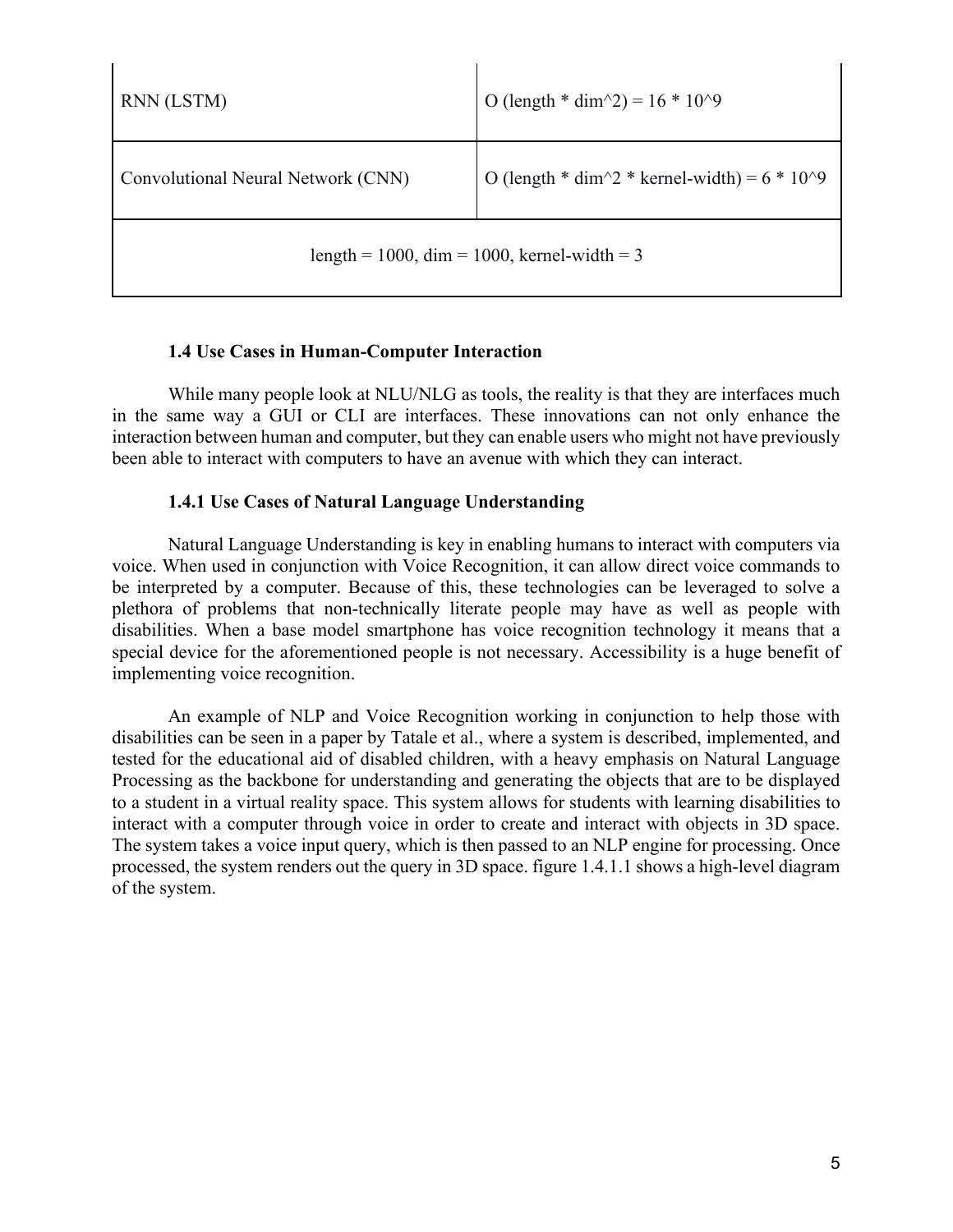

Figure 1.4.1.1; Tatale et al.

To evaluate the results, Tatale et al used a number of syntax rules as shown in Figure 1.4.1 & 1.4.2 in which the following abbreviations were used to compose said rules:

- NNP Proper Noun
- VBG Verb
- NN Noun
- JJ Adjective
- PRP Pronoun

The results can be seen in Figures 1.4.3 and 1.4.4, where the system correctly generated the proper geometry and text based on the user's voice query.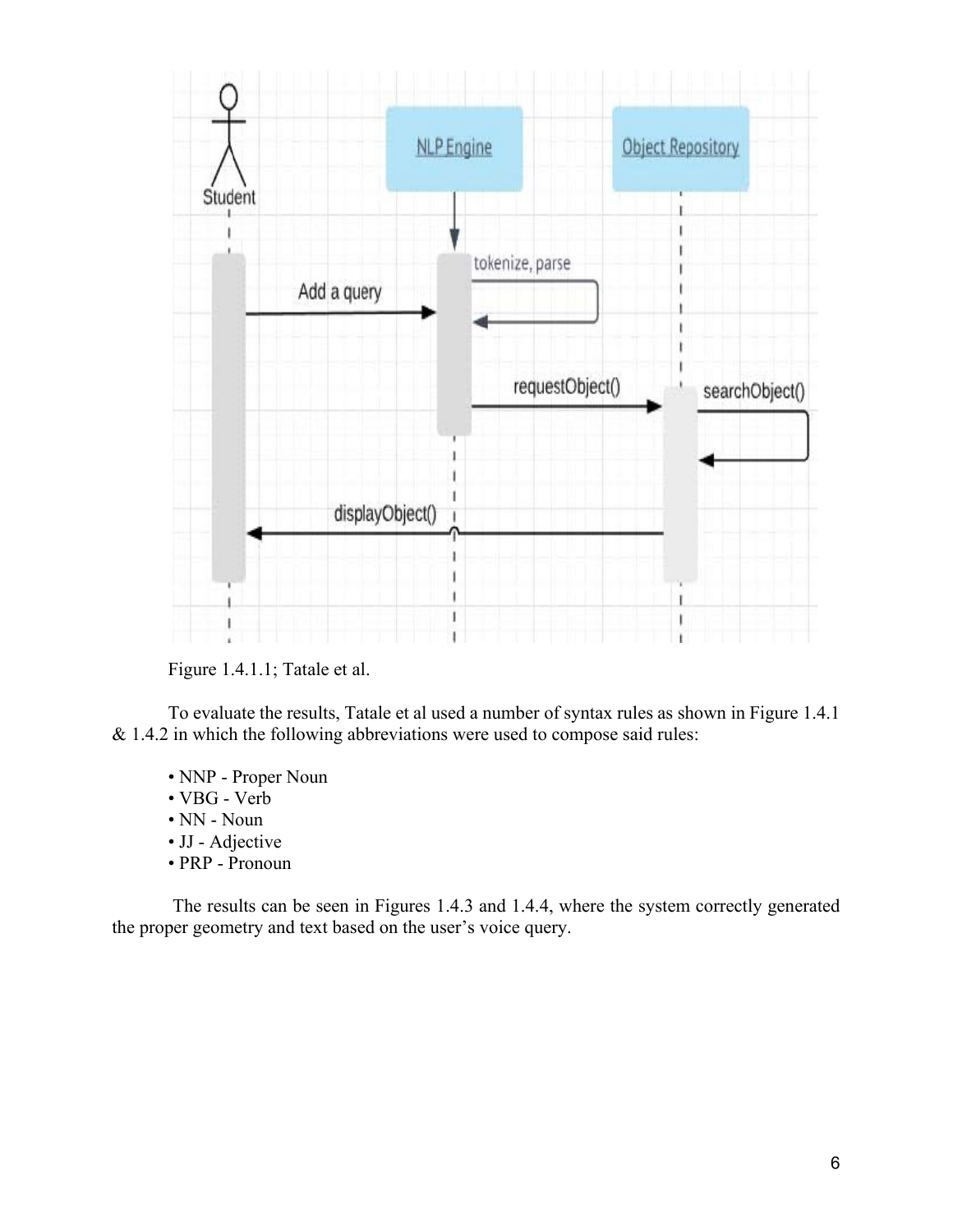| Sr.<br>No. | <b>Syntax Rule</b>                                          | <b>Example</b>                                                                                                         |
|------------|-------------------------------------------------------------|------------------------------------------------------------------------------------------------------------------------|
| 1.         | <b>NNP VBG</b>                                              | Mohan is dancing                                                                                                       |
| 2.         | $(NNP VBG) + (NNP)$<br>VBG)                                 | Mohan is dancing, and Maya is running                                                                                  |
| 3.         | $(NNP VBG) + (VBG)$<br>PRP)                                 | Mohan is dancing and running is being<br>performed by me                                                               |
| 4.         | $(NNP VBG) + (VBG)$<br>NNP)                                 | Maya is running, and dancing is being<br>performed by Mohan                                                            |
| 5.         | $(NNP VBG) + (NNP)$<br>$VBG$ + (PRP VBG)                    | Akshay is kicking, and Mohan is<br>dancing. On the other hand, I<br>am<br>punching                                     |
| 6.         | $(PRP VBG) + (NNP)$<br>$VBG$ ) + (NNP VBG)<br>$+ (VBG NNP)$ | I am running, and Mohan is dancing. On<br>the other hand, Akshay is punching and<br>rolling is being performed by dadi |

#### TABLE I: SYNTAX RULE FOR HUMANOID ACTION MODULE

Figure 1.4.1; Tatale et al.

TABLE II: SYNTAX RULE FOR DYNAMIC OBJECT<br>GENERATION MODULE

| Sr.<br>No.     | <b>Syntax Rule</b>           | <b>Example</b>                                                          |
|----------------|------------------------------|-------------------------------------------------------------------------|
| 1.             | NN JJ JJ                     | The apple is red in color, and it<br>is big                             |
| $\overline{2}$ | <b>NN JJ</b>                 | The apple is on the right/left<br>side                                  |
| 3.             | NN                           | Show me a zebra/computer/spoon<br>etc.                                  |
| $\overline{4}$ | JJ JJ NN JJ                  | Show me a big red apple which is<br>on the left side                    |
| 5.             | <b>JJ NN JJ</b>              | Show me a big apple which is<br>close/closer to me                      |
| 6.             | $(NN) + (NN)$                | Show me an apple and an elephant                                        |
| 7.             | $(NN) + (JJ NN)$             | Show me an apple and a big brown<br>table                               |
| 8              | $(JJ NN JJ) + (JJ JJ NN JJ)$ | Show me a red apple which is on<br>the left side of the big brown table |

Figure 1.4.2; Tatale et al.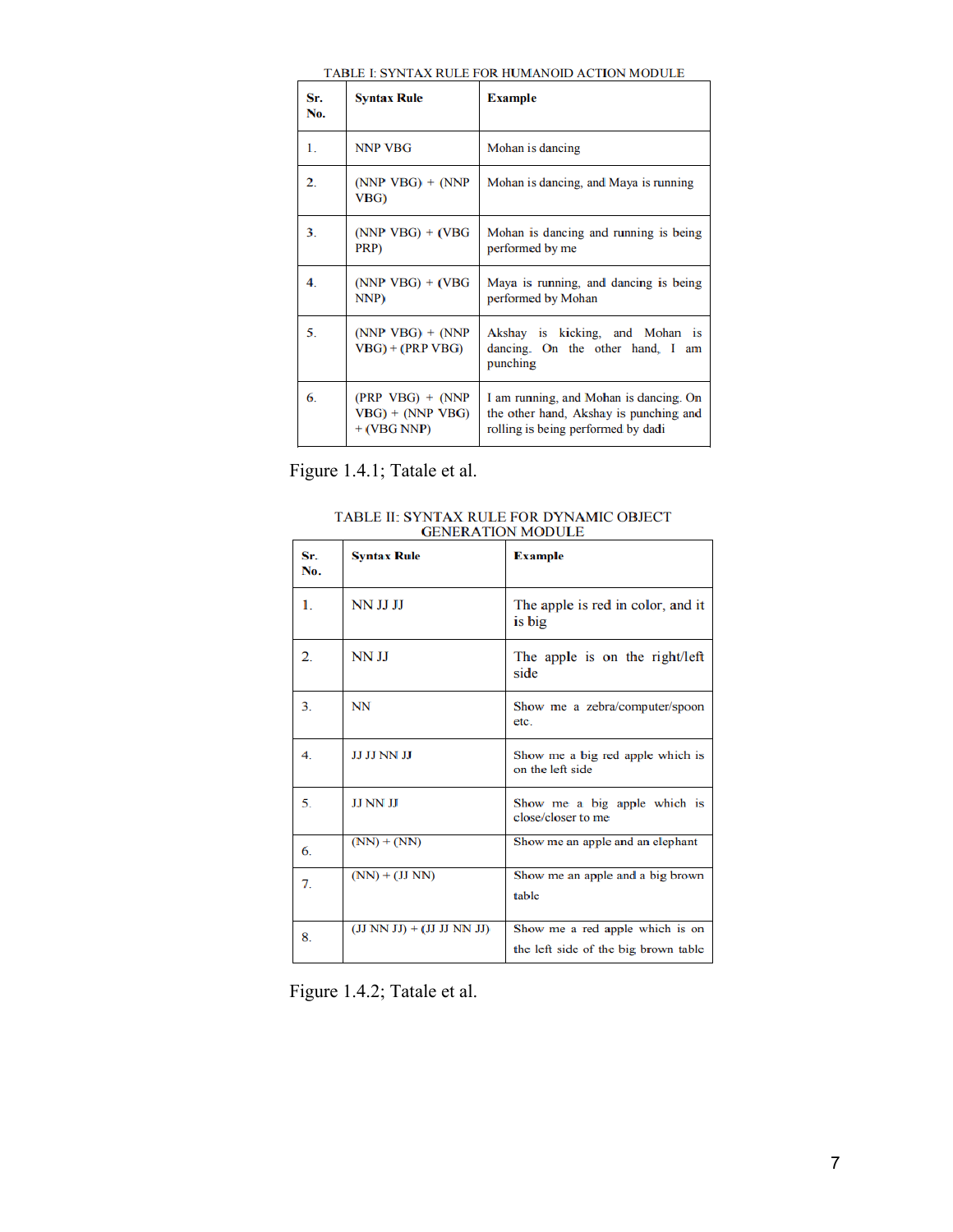

Figure 1.4.3 Courses - Shapes being taught in a 3D world; Tatale et al.



Figure 1.4.4 Courses - Quantity being taught in 3D world; Tatale et al.

NLP also eliminates the need for software to hardcode multiple translations of its text, as it can instead use NLP to handle all translations in the cloud. A paper by Padro, L., & Turmo, J. shows this in effect by detailing a system called "TextServer", a cloud based solution for text related problems, which not only offers multilinguality, but also scalability, replicability, and ease of use. Figure 1.4.5 shows a table of the distribution of services for each TextServer service across 15 languages, which gives an insight into the power and usefulness of a service like this.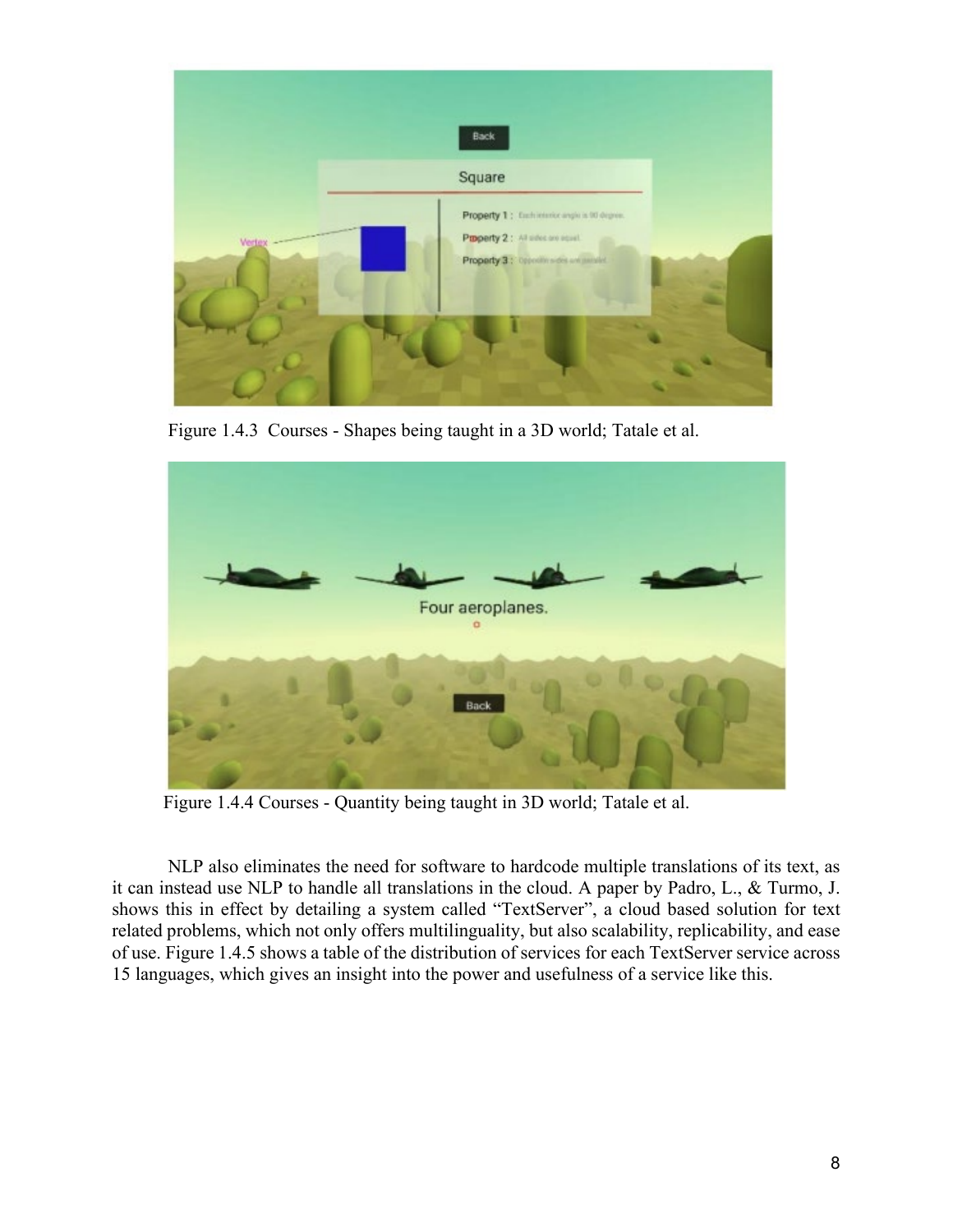|                               | as | ca                      | <b>CS</b> | <b>CV</b> | de | en | es | fr | gl | hr | it | nb | Dt                      | ru | sl |
|-------------------------------|----|-------------------------|-----------|-----------|----|----|----|----|----|----|----|----|-------------------------|----|----|
| language Identification       | X  | x                       | x         | x         | X  |    |    |    | X  | X  |    |    |                         |    | x  |
| <b>Phonetic Transcription</b> |    |                         | x         |           |    | x  | x  |    |    |    |    |    |                         |    |    |
| Tokenization&Splitting        | x  | x                       |           | х         |    |    |    |    | X  | X  |    |    |                         |    | X  |
| Morphological Analysis        | x  | x                       |           | x         | X  | X  | x  |    | x  |    | x  | X  |                         |    | X  |
| PoS tagging                   | x  | x                       |           | X         | v  |    |    |    | X  |    | x  |    | X                       |    | X  |
| <b>WSD</b>                    |    | x                       |           |           |    | x  |    |    | X  |    | x  |    | x                       |    | X  |
| <b>NERC</b>                   |    | x                       |           |           |    | x  | x  |    |    |    |    |    | $\overline{\textbf{X}}$ |    |    |
| Chunking                      | x  | x                       |           |           |    | X  | x  |    | x  |    |    |    | x                       |    |    |
| Dependency parsing            | X  | x                       |           |           | X  |    | x  |    | X  | X  |    |    |                         |    |    |
| <b>SRL</b>                    |    | $\overline{\textbf{x}}$ |           |           | X  |    | x  |    |    |    |    |    |                         |    |    |
| Coreference resolution        |    |                         |           |           |    |    | x  |    |    |    |    |    |                         |    |    |
| Semantic graph generation     |    | x                       |           |           |    | x  | x  |    |    |    |    |    |                         |    |    |

**TABLE I. DISTRIBUTION OF LANGUAGES FOR EACH TEXTSERVER SERVICE** 

#### Figure 1.4.5 DISTRIBUTION OF LANGUAGES FOR EACH TEXTSERVER SERVICE; Padro, L., & Turmo, J

Another very important use for Natural Language Understanding is voice recognition in automobiles. Thousands of people die every year due to cell phone use while operating a car. Using voice recognition to render a phone call, navigate to an address, or to change a song can save countless lives. This application allows for hands-free navigation of several interfaces. As Natural Language Understanding improves, so does the quality and swiftness of voice recognition. Because of this, technologies become more intuitive and consequently more powerful.

## **1.5 Project Summary**

Natural Language Understanding is "the comprehension by computers of the structure and meaning of human language (e.g., English, Spanish, Japanese), allowing users to interact with the computer using natural sentences". (source) This technology is a subcategory of Artificial Intelligence. NLU can take an input such as voice or text and interpret it in a computing language then create an output of that computer language into a language that can be understood by humans. The most direct example of this is Google Translate.

Another very commonly used instance of NLU is Siri or Cortana. The goal of Natural Language Understanding is to seamlessly translate the human vernacular using computer programs. Essentially, NLU in a perfect world would be able to translate, parse, understand and respond to a given human input. For example, Siri would be able to tell you the answer to a question regardless of language, tone or slang used. When someone asks their phone, "How hot is it outside?" Natural Language Understanding allows for the program to realize that the person is asking for the temperature, without explicitly inquiring, "How many degrees is it today?". This can also be applicable with calculators such as Wolfram Alpha.

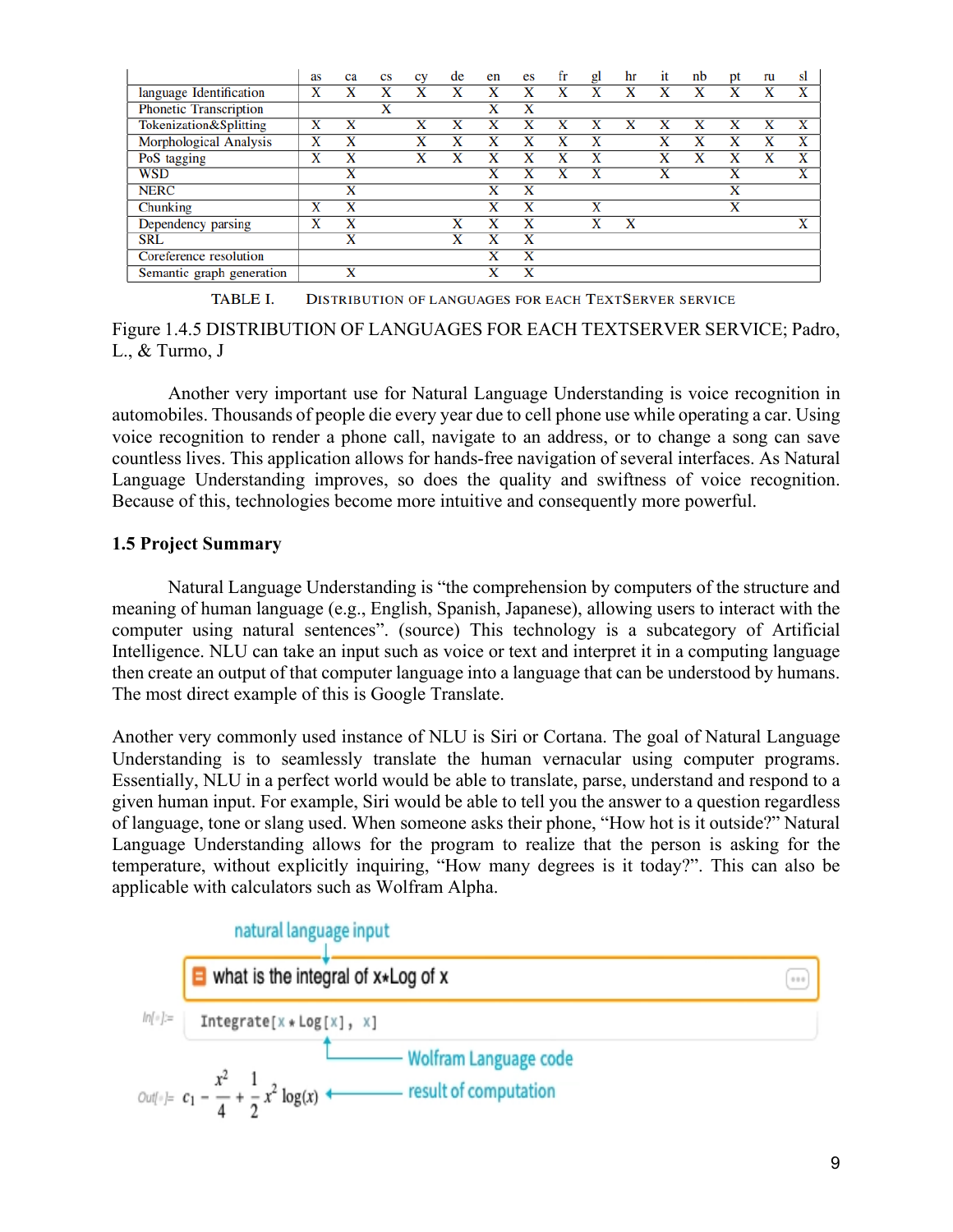Natural Language Understanding and Natural Language Processing are two branches of AI that are often used interchangeably however they have distinct differences. Natural Language Understanding is a subset of Natural Language Processing. Natural Language Understanding is related to error management in regard to dialects, slang, mispronunciations and phrasing of languages in human interaction. Think of the first time you heard the phrase, "It's raining cats and dogs". It doesn't make a lot of sense to a non-english speaker. A huge roadblock of Natural Language Processing is mispronunciations and NLU seeks to minimize the consequences of these errors.



Conversely, Natural Language Processing is the broader term used to describe the process of taking text, voice, other human inputs and data and returning an output that can be understood by humans. Some common Natural Language Processing applications include Text-to-Speech translations, Optical Character Recognition, Part of Speech Tagging, Lexical Semantics, and Question Answering. Optical character recognition relates to matching photos to words or people. Lexical Semantics refers to recognizing slang and euphemisms in context of a sentence or conversation. For instance, when a user inputs the word "match", is she referring to a soccer game or a potential dating partner? Natural Language Processing helps computer programs understand these discrete semantics.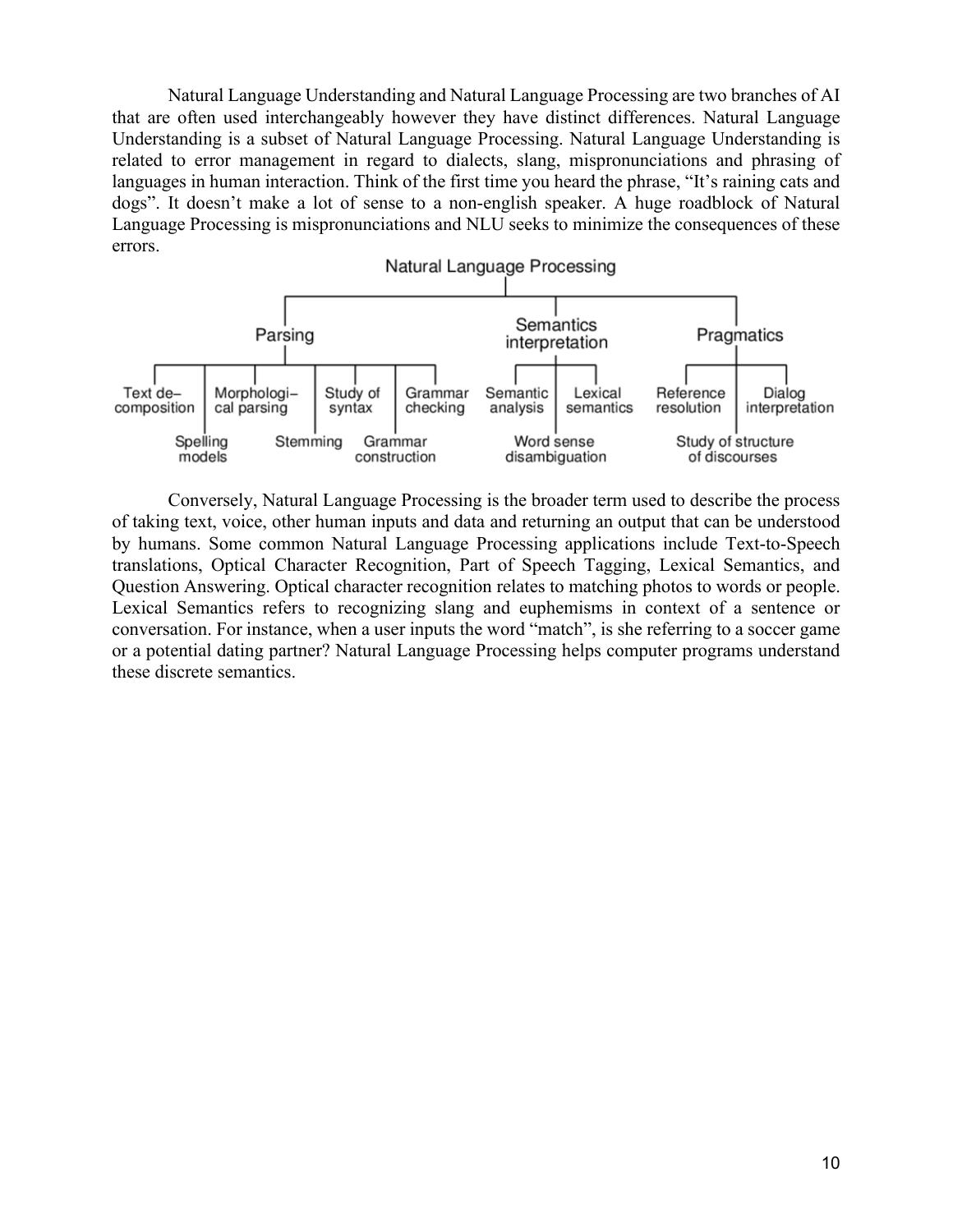# Extended Resources

# 1. <https://www.youtube.com/watch?v=fOvTtapxa9c>

A quick video that summarizes the need for Natural Language Processing and gives a high-level overview of how some systems implement it. The video also goes slightly into the history of NLP and describes speech recognition's importance in the process of NLP

# 2. <https://www.youtube.com/watch?v=MNvT5JekDpg>

In this video, two Googlers talk about Natural Language Generation and how it is implemented at Google in applications like Google Assistant. The video is good for understanding the applications of NLG, though more specifically, Machine Learning backed NLG.

## 3. <https://narrativescience.com/resource/blog/what-is-natural-language-generation>

A brief article that breaks down Natural Language Generation, its difference with NLP, as well as potential future applications of this technology. The article also touches on other technologies' reliance on innovation in the field of Natural Language Generation for the implementation of user communication

## 4. [https://www.forbes.com/sites/danwoods/2015/07/09/why-big-data-needs-natural-languag](https://www.forbes.com/sites/danwoods/2015/07/09/why-big-data-needs-natural-language-generation-to-work/#5ac1f5c0156c)

This article briefly goes over the history of human language rendering before moving on to talk about the uses of Natural Language Generation in the field of Big Data. It also talks about the importance of context when trying to not only understand but also generate natural language and how semantic engines in this endeavor by breaking down the process into different types of analysis.

# 5. [https://www.youtube.com/watch?v=4q3H\\_ZN01kk](https://www.youtube.com/watch?v=4q3H_ZN01kk)

In this video, a person will thoroughly explain about the Markov chain, what it is, how it was created, example, and use cases.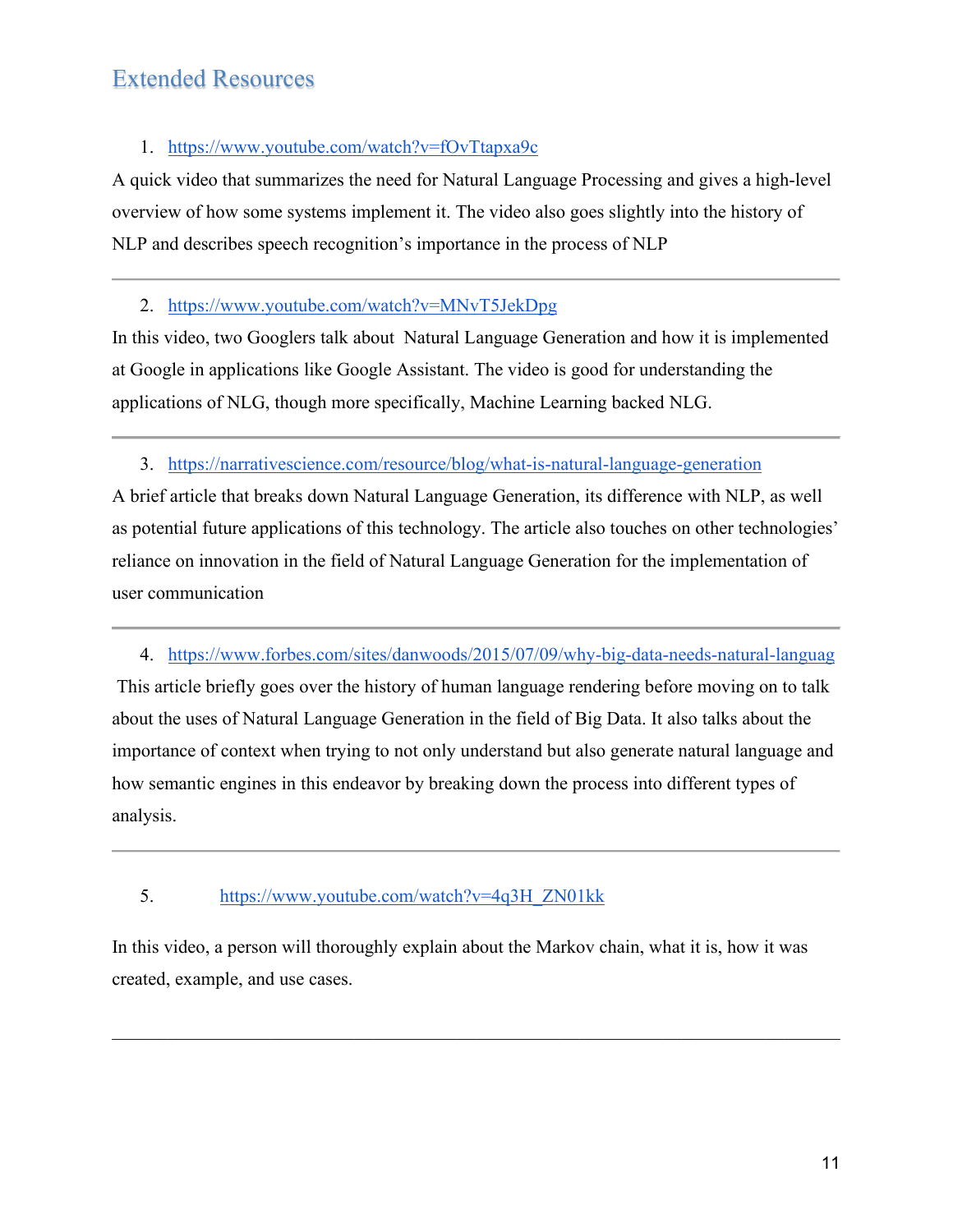6. <https://www.youtube.com/watch?v=5vcj8kSwBCY>

In this video, a professor from Stanford University named Christopher Manning explains about transformers and self-attention.

# 7. https://www.youtube.com/watch?v=EzDgw4\_gCVU

This video shows multiple use cases of NLP in the Healthcare industry, such as lowering patient waiting times by using NLP to process patient forms and using Named Entity Recognition alongside Deep Leaning technologies to aid with medical diagnosis

8. [https://becominghuman.ai/8-thought-provoking-cases-of-nlp-and-text-mining-use-in](https://becominghuman.ai/8-thought-provoking-cases-of-nlp-and-text-mining-use-in-business-60bd8031c5b5)[business-60bd8031c5b5](https://becominghuman.ai/8-thought-provoking-cases-of-nlp-and-text-mining-use-in-business-60bd8031c5b5)

This article talks briefly about 8 different modern use cases for NLP. Some of the use cases on here are quite common, but a lot of them are different and very interesting. The article also does a good job of giving exact figures for the impact of NLP in these technologies

\_\_\_\_\_\_\_\_\_\_\_\_\_\_\_\_\_\_\_\_\_\_\_\_\_\_\_\_\_\_\_\_\_\_\_\_\_\_\_\_\_\_\_\_\_\_\_\_\_\_\_\_\_\_\_\_\_\_\_\_\_\_\_\_\_\_\_\_\_\_\_\_\_\_\_\_

9. <https://www.dataversity.net/a-brief-history-of-natural-language-processing-nlp/>

This fascinating article gives you a brief, yet detailed history of Natural Language Processing all the way back to the early 1900s. It breaks down the stages that NLP has gone through to get to where it is today, and really shows how much time, energy, and effort has been put into this particular field of Machine Learning.

10. [https://lance-eliot.medium.com/natural-language-processing-nlp-for-in-car-voice](https://lance-eliot.medium.com/natural-language-processing-nlp-for-in-car-voice-discussion-with-riders-of-driverless-cars-26f34b0248e8)[discussion-with-riders-of-driverless-cars-26f34b0248e8](https://lance-eliot.medium.com/natural-language-processing-nlp-for-in-car-voice-discussion-with-riders-of-driverless-cars-26f34b0248e8)

This article talks about the many use cases for In-Car Voice recognition and understanding services. It also briefly talks about the drawbacks as well as impact on the safety of drivers that NLP/NLU has had in the automotive industry. The article is also heavily focused on telling the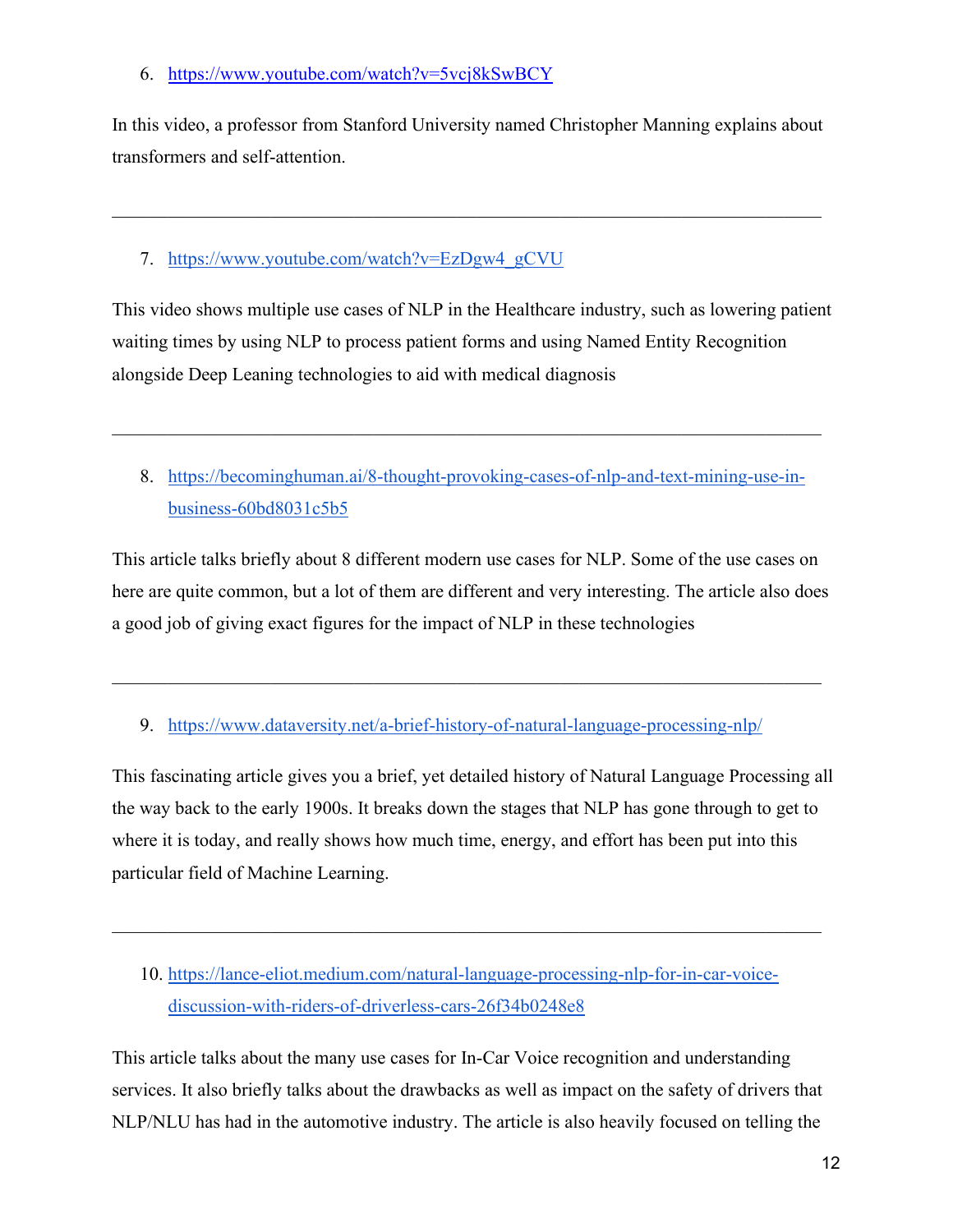reader how self driving cars will utilize Natural Language Generation to communicate with its passengers.

\_\_\_\_\_\_\_\_\_\_\_\_\_\_\_\_\_\_\_\_\_\_\_\_\_\_\_\_\_\_\_\_\_\_\_\_\_\_\_\_\_\_\_\_\_\_\_\_\_\_\_\_\_\_\_\_\_\_\_\_\_\_\_\_\_\_\_\_\_\_\_\_\_\_\_\_

# 11. <https://www.synaptiq.ai/machine-learning-nlp-for-vehicle-book-matching/>

This Case Study talks about a specific use of NLP and Machine Learning in the automotive industry to better understand the value of used cars. Because different people describe things in different ways, this article talks about how NLP was used to decipher different descriptions and help automate the process of used car appraisals.

12. [https://analyticsindiamag.com/how-mercedes-benz-is-using-ai-nlp-to-give-driving-a](https://analyticsindiamag.com/how-mercedes-benz-is-using-ai-nlp-to-give-driving-a-tech-makeover/)[tech-makeover/](https://analyticsindiamag.com/how-mercedes-benz-is-using-ai-nlp-to-give-driving-a-tech-makeover/)

This article describes hope Mercedes-Benz is implementing NLP in their vehicles to enhance the user's experience in their automobiles by making their in house voice assistant, MBUX, have more features. One of the key features is that MBUX can create a better relationship with its driver by "routine to make personal predictions and offer appropriate recommendations".

# 13. [https://www.the-learning-agency-lab.com/the-learning-curve/how-npl-will-change](https://www.the-learning-agency-lab.com/the-learning-curve/how-npl-will-change-education)[education](https://www.the-learning-agency-lab.com/the-learning-curve/how-npl-will-change-education)

\_\_\_\_\_\_\_\_\_\_\_\_\_\_\_\_\_\_\_\_\_\_\_\_\_\_\_\_\_\_\_\_\_\_\_\_\_\_\_\_\_\_\_\_\_\_\_\_\_\_\_\_\_\_\_\_\_\_\_\_\_\_\_\_\_\_\_\_\_\_\_\_\_\_\_

This article touches on NLP in the context of education, and how it can improve learning for students in Behavior & Motion and Reading & Writing. It talks about what metrics can be used to measure NLP's impact in these areas, as well as the individual impact it has on students.

\_\_\_\_\_\_\_\_\_\_\_\_\_\_\_\_\_\_\_\_\_\_\_\_\_\_\_\_\_\_\_\_\_\_\_\_\_\_\_\_\_\_\_\_\_\_\_\_\_\_\_\_\_\_\_\_\_\_\_\_\_\_\_\_\_\_\_\_\_\_\_\_\_\_\_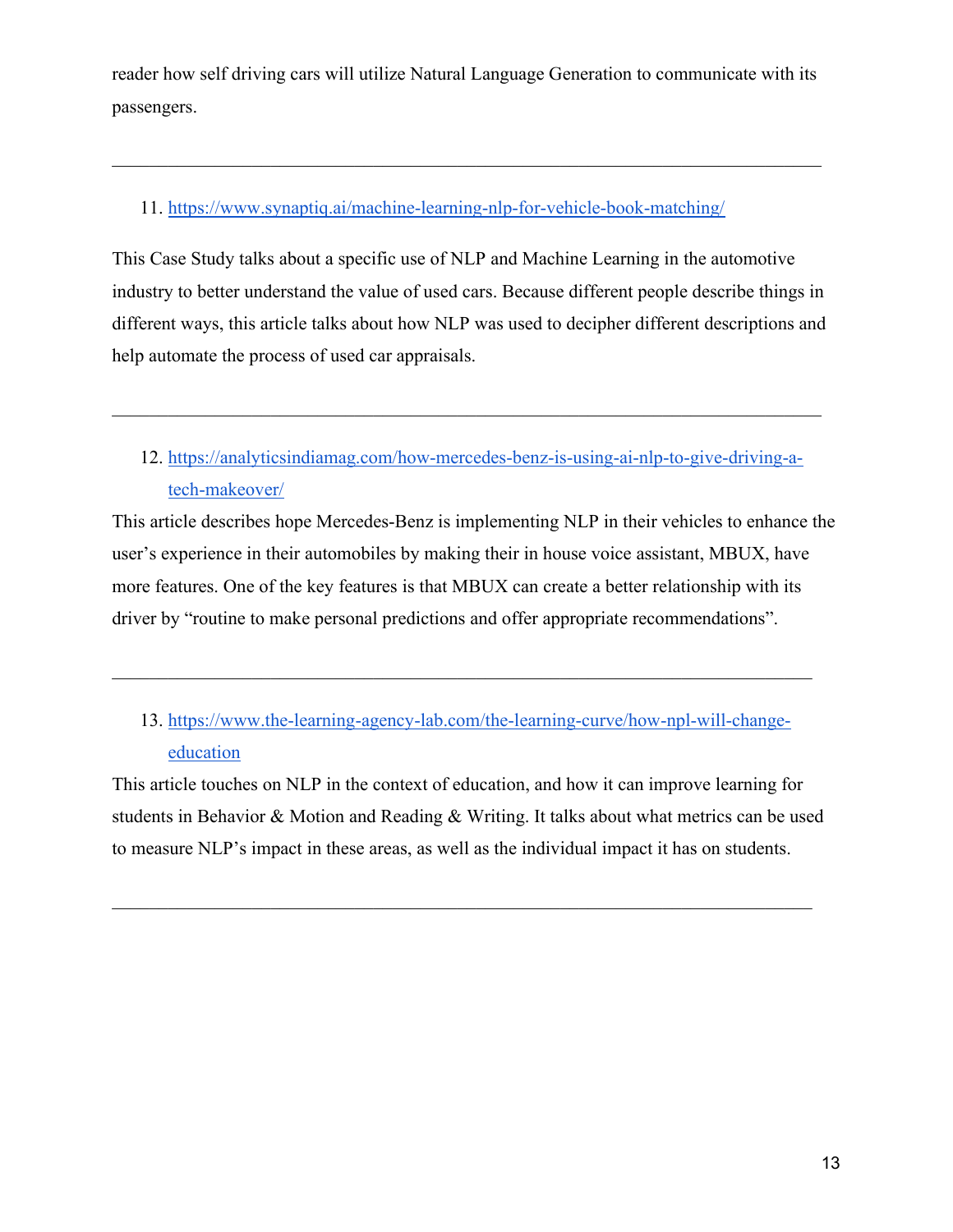# References

Joshi, A. K. (1991). Natural language processing. Science, 5025, 1242.

Lyons, John (1991). Natural Language and Universal Grammar. New York: Cambridge

University Press. pp. 68–70. ISBN 978-0521246965.

T. Winograd, "Research in natural language," in Computer, vol. 6, no. 5, pp. 25-30, May 1973,

doi: 10.1109/MC.1973.6536715.

Sciforce. (2019, July 4). A Comprehensive Guide to Natural Language Generation. Medium[.](https://medium.com/sciforce/a-comprehensive-guide-to-natural-language-generation-dd63a4b6e548) [https://medium.com/sciforce/a-comprehensive-guide-to-natural-language-generation](https://medium.com/sciforce/a-comprehensive-guide-to-natural-language-generation-dd63a4b6e548)[dd63a4b6e548](https://medium.com/sciforce/a-comprehensive-guide-to-natural-language-generation-dd63a4b6e548)

D. R. Reddy, "Speech recognition by machine: A review," in Proceedings of the IEEE, vol. 64, no. 4, pp. 501-531, April 1976, doi: 10.1109/PROC.1976.10158.

Gasic. M, Mrksic. N, Su. P, Vandyke. D, Wen. T, Young. S, "Semantically Conditioned

LSTM-based Natural Language Generation for Spoken Dialogue Systems," Retrieved August 26, 2016, from <https://arxiv.org/pdf/1508.01745v2.pdf>

Saha Sumit, "A Comprehensive Guide to Convolutional Neural Networks - the ELI5 way,"

Retrieved December 15, 2018,

[https://towardsdatascience.com/a-comprehensive-guide-to-convolutional-neural-](https://towardsdatascience.com/a-comprehensive-guide-to-convolutional-neural-networks-the-eli5-way-3bd2b1164a53)

[networks-the-eli5-way-3bd2b1164a53](https://towardsdatascience.com/a-comprehensive-guide-to-convolutional-neural-networks-the-eli5-way-3bd2b1164a53)

- Tatale, S., Bhirud, N., Parmar, R., & Pawar, S. (2019). Education using Virtual Reality for students with learning disabilities. 2019 5th International Conference On Computing, Communication, Control And Automation (ICCUBEA), Computing, Communication, Control And Automation (ICCUBEA), 2019 5th International Conference On, 1–7. <https://doi.org/10.1109/ICCUBEA47591.2019.9128515>
- Padro, L., & Turmo, J. (2015). TextServer: Cloud-Based Multilingual Natural Language Processing. 2015 IEEE International Conference on Data Mining Workshop (ICDMW), Data Mining Workshop (ICDMW), 2015 IEEE International Conference on, Data Mining